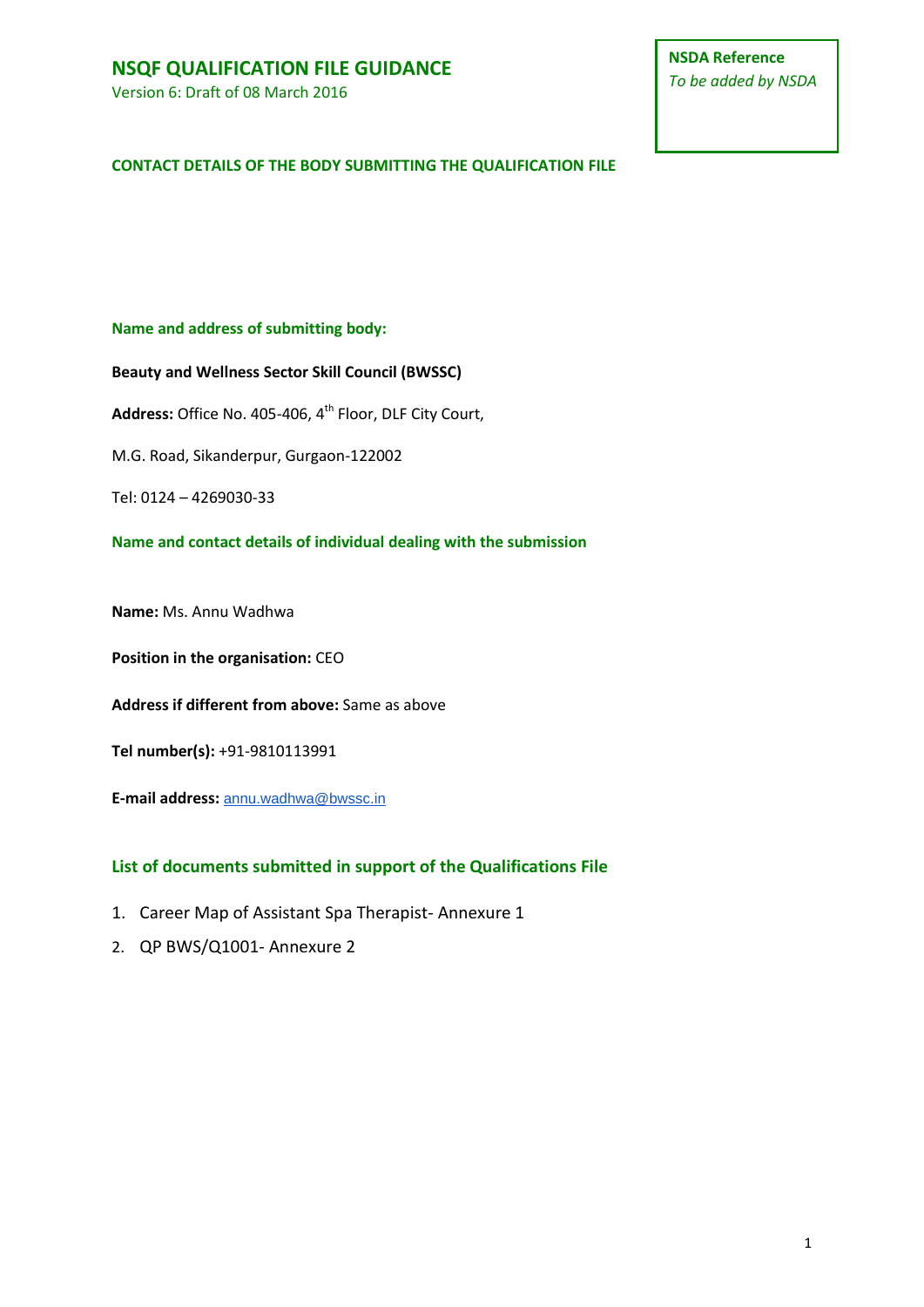Version 6: Draft of 08 March 2016

### **SUMMARY**

| <b>Qualification Title</b>        | <b>Assistant Spa Therapist</b>                                                                                    |
|-----------------------------------|-------------------------------------------------------------------------------------------------------------------|
| <b>NCO Code</b>                   | <b>NCO-2015/Nil</b>                                                                                               |
| <b>Qualification Code</b>         | BWS/Q1001                                                                                                         |
| <b>Nature and purpose of</b>      | This Qualification Pack (QP) contains National Occupational Standards for                                         |
| the qualification                 | Assistant Spa Therapist job role.                                                                                 |
|                                   | The purpose of this qualification is to skill and upskill people with the                                         |
|                                   | intent to employ them as Assistant Spa Therapist.                                                                 |
| <b>Body/bodies which will</b>     | Beauty and Wellness Sector Skill Council (BWSSC)                                                                  |
| award the qualification           |                                                                                                                   |
| <b>Body which will accredit</b>   | Beauty and Wellness Sector Skill Council (BWSSC)                                                                  |
| providers to offer                |                                                                                                                   |
| courses leading to the            |                                                                                                                   |
| qualification                     |                                                                                                                   |
| <b>Body/bodies which will</b>     | Confederation of Indian Industry (CII)                                                                            |
| carry out assessment of           | Mettl                                                                                                             |
| <b>learners</b>                   | <b>Aspiring Minds</b>                                                                                             |
|                                   | <b>Iris Corp</b>                                                                                                  |
|                                   | <b>Eduworld Consultants Pvt Ltd</b>                                                                               |
|                                   | <b>CoCubes Technologies</b>                                                                                       |
| <b>Occupation(s) to which</b>     |                                                                                                                   |
| the qualification gives           | Spa Therapy- Assistant Spa Therapist                                                                              |
| access                            |                                                                                                                   |
| <b>Licensing requirements</b>     | N/A                                                                                                               |
| <b>Level of the qualification</b> | 3                                                                                                                 |
| in the NSQF                       |                                                                                                                   |
| <b>Anticipated volume of</b>      | 300 hours                                                                                                         |
| training/learning                 |                                                                                                                   |
| required to complete the          |                                                                                                                   |
| qualification                     |                                                                                                                   |
| <b>Entry requirements</b>         | Minimum Educational Qualifications - Class VIII pass, commensurate level<br>of reading, writing and communication |
| and/or recommendations            | Experience - NA                                                                                                   |
|                                   | Minimum Job Entry Age - 18 years                                                                                  |
| <b>Progression from the</b>       | This entry should refer to one or more of the following:                                                          |
| qualification                     | -access to other qualifications at the same NSQF level - Front Desk                                               |
|                                   | Executive (Level-3)                                                                                               |
|                                   | -access to related qualification(s) at the next NSQF level - Spa Therapist                                        |
|                                   | $(Level-4)$                                                                                                       |
| <b>Planned arrangements</b>       | Yes                                                                                                               |
| for the Recognition of            |                                                                                                                   |
| <b>Prior learning (RPL)</b>       |                                                                                                                   |
| <b>International</b>              | Qualifications in these areas are available as VRQs (vocationally related                                         |
| comparability where               | qualifications) available by independent awarding bodies/organizations.                                           |
| known                             | UK national occupational standards commence at NVQ Level 3 (NSQF L5)                                              |
| <b>Date of planned review</b>     | 19/04/2019                                                                                                        |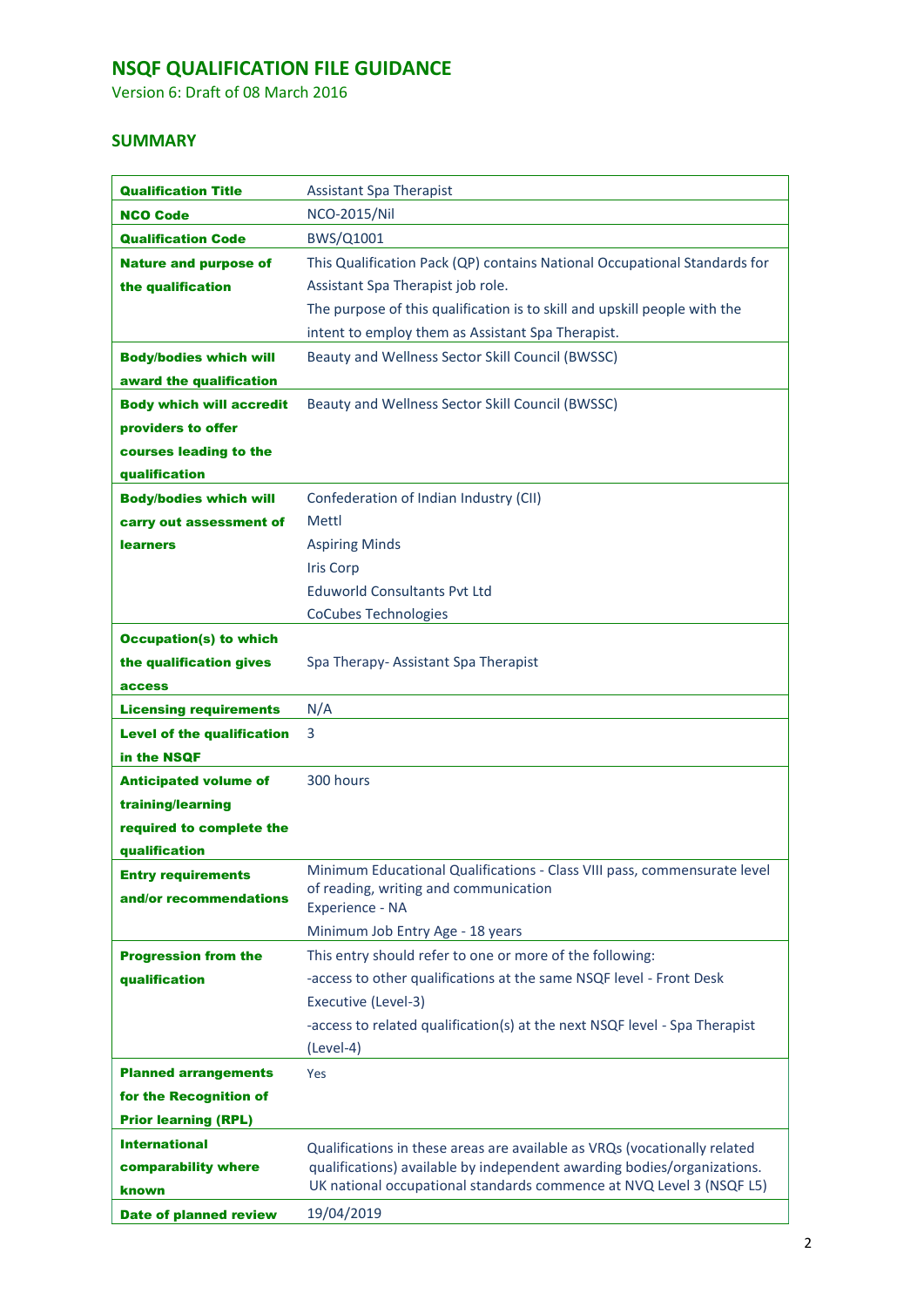Version 6: Draft of 08 March 2016

| of the qualification.                                                   |                                      |                                              |       |  |  |  |  |
|-------------------------------------------------------------------------|--------------------------------------|----------------------------------------------|-------|--|--|--|--|
| <b>Formal structure of the qualification</b>                            |                                      |                                              |       |  |  |  |  |
| Title of component and identification code.                             | <b>Mandatory/</b><br><b>Optional</b> | <b>Estimated</b><br>size (learning<br>hours) | Level |  |  |  |  |
| BWS/N9001: Prepare and maintain work area                               | Mandatory                            | 13                                           | 3     |  |  |  |  |
| BWS/N1001: Assist the Spa Therapist conduct the Spa<br><b>Treatment</b> | Mandatory                            | 261                                          | 3     |  |  |  |  |
| BWS/N9002: Maintain health and safety at the workplace                  | Mandatory                            | 13                                           | 3     |  |  |  |  |
| BWS/N9003: Create a positive impression at the workplace                | Mandatory                            | 13                                           | 3     |  |  |  |  |

Please attach any document giving further detail about the structure of the qualification – eg a Curriculum Document or a Qualification Pack.

Give the titles and other relevant details of the document(s) here. Include page references showing where to find the relevant information.

1. QP BWS/Q1001- Annexure 2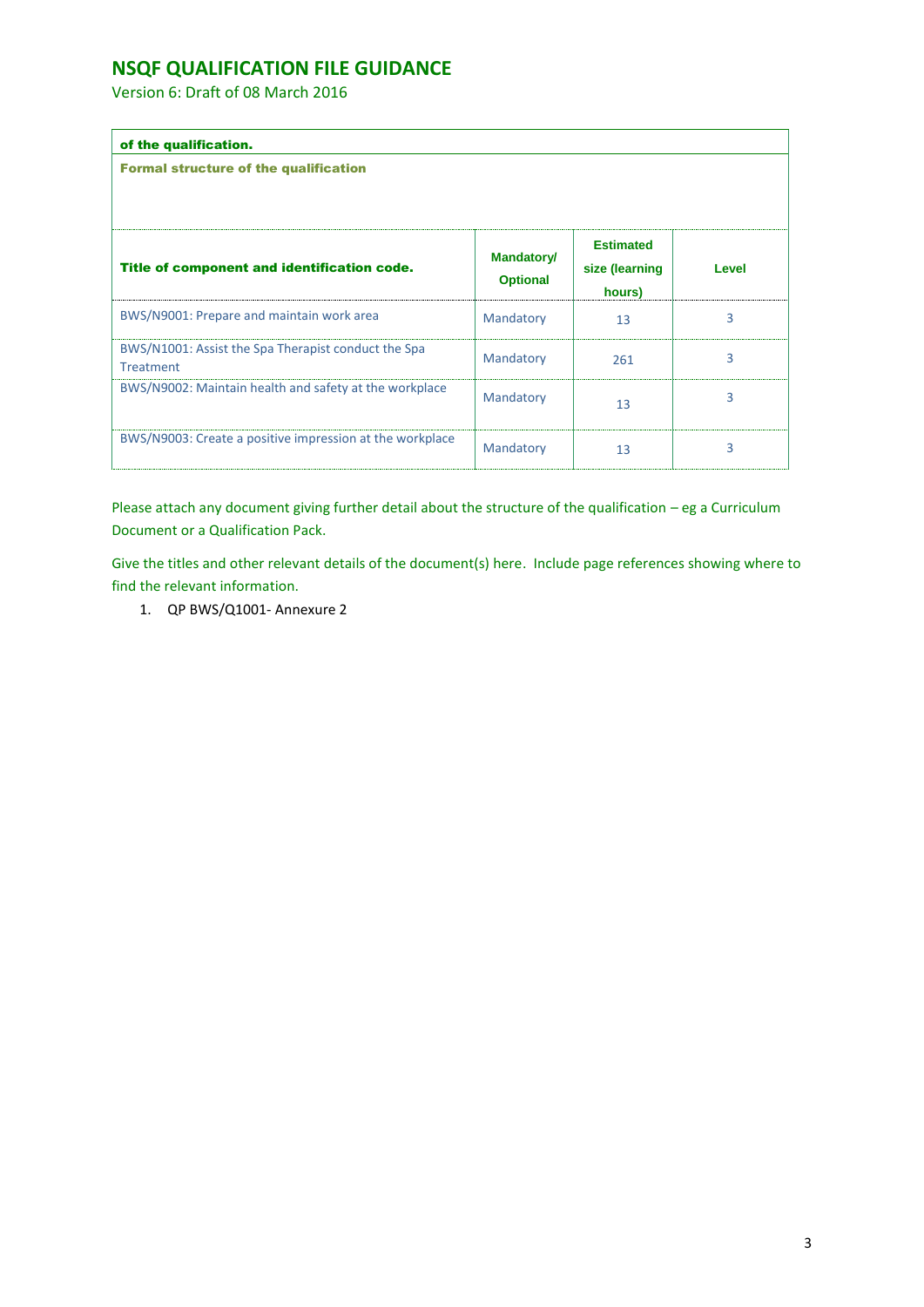Version 6: Draft of 08 March 2016

## **SECTION 1**

### **ASSESSMENT**

#### **Body/Bodies which will carry out assessment:**

If there will be more than one assessment body for this qualification, give details. Confederation of Indian Industry (CII) Mettl Aspiring Minds Iris Corp Eduworld Consultants Pvt Ltd CoCubes Technologies **How will RPL assessment be managed and who will carry it out?**  Give details of how RPL assessment for the qualification will be carried out and quality assured.

The RPL assessment will be carried out through pre assessment, identifying the skills gaps, provide bridge training to cover the competency gap and then conduct final assessment of the candidates.

**Describe the overall assessment strategy and specific arrangements which have been put in place to ensure that assessment is always valid, reliable and fair and show that these are in line with the requirements of the NSQF.**

Assessment is done through third parties who are affiliated to B&WSSC as Assessment Body. Assessors are trained & certified by B&WSSC through Training of Assessors program. The assessment involves two processes. The first process is gathering the evidence of the competency of individuals. The second part of the assessment process is the judgement as to whether a person is competent or not. The assessment plan contains the following information:

- What will be assessed, i.e. the competency based on each NOS
- How assessment will occur i.e. methods of assessment
- When the assessment will occur
- Where the assessment will take place i.e. context of the assessment (workplace/simulation)
- The criteria for decision making i.e. those aspects that will guide judgements and

Where appropriate, any supplementary criteria used to make a judgement on the level of performance. The assessment is conducted through theory, viva voce and practical.

Please attach any documents giving further information about assessment and/or RPL.

Give the titles and other relevant details of the document(s) here. Include page references showing where to find the relevant information.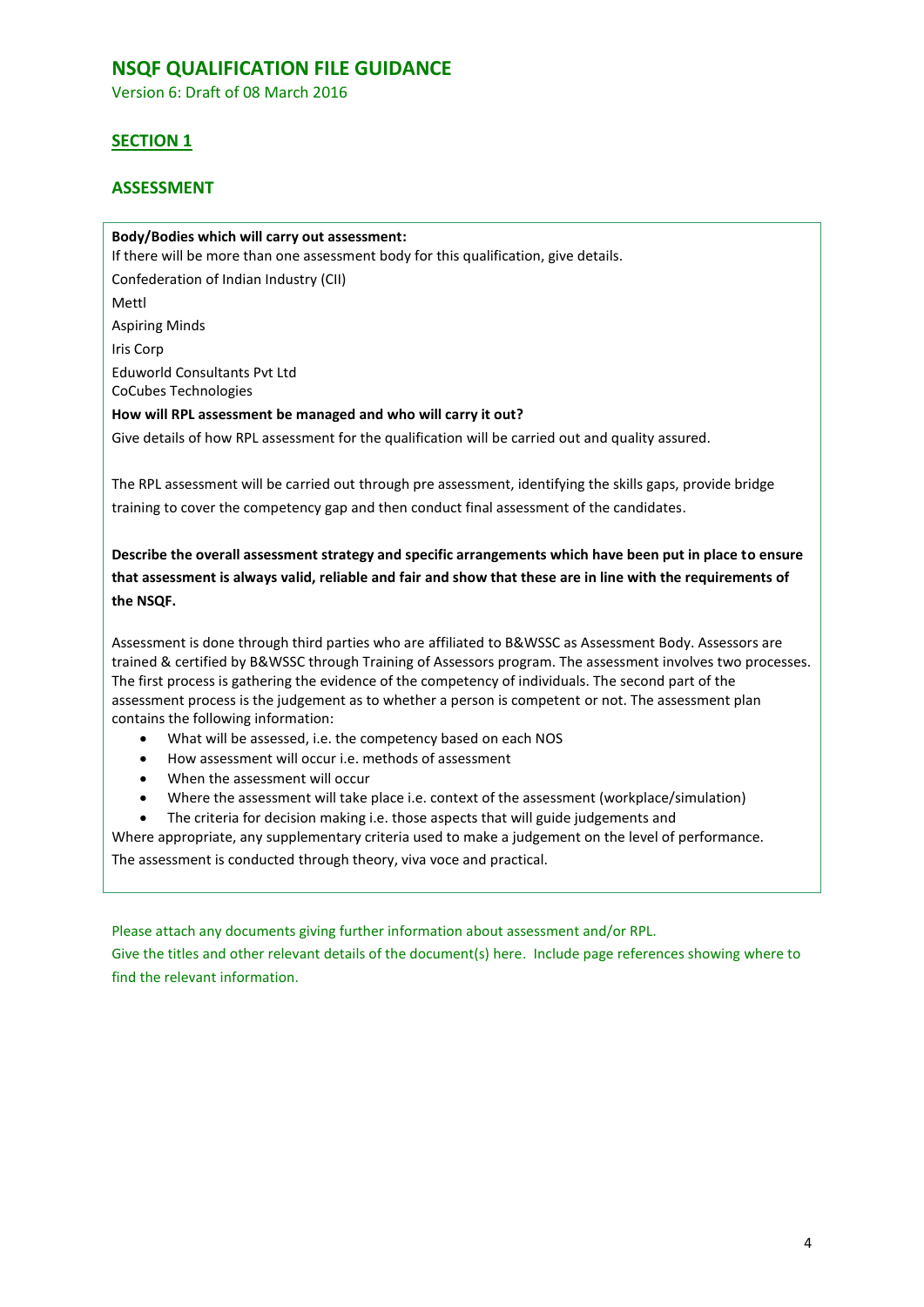Version 6: Draft of 08 March 2016

### **ASSESSMENT EVIDENCE**

#### **Complete a grid for each component as listed in "Formal structure of the qualification" in the Summary.**

*NOTE: this grid can be replaced by any part of the qualification documentation which shows the same information – i.e Learning Outcomes to be assessed, assessment criteria and the means of assessment.* 

## **CRITERIA FOR ASSESSMENT OF TRAINEES**

#### **Job Role: Assistant Spa Therapist Qualification Pack: BWS/Q1001 Sector Skill Council: Beauty and Wellness**

### **Guidelines for Assessment:**

1. Criteria for assessment for each Qualification Pack will be created by the Sector Skill Council. Each Performance Criteria (PC) will be assigned marks proportional to its importance in NOS. SSC will also lay down proportion of marks for Theory and Skills Practical for each PC.

2. The assessment for the theory part will be based on knowledge bank of questions created by the SSC.

3. Individual assessment agencies will create unique question papers for theory part for each candidate at each examination/training center (as per assessment criteria below).

4. Individual assessment agencies will create unique evaluations for skill practical for every student at each examination/training center based on this criteria.

5. To pass the Qualification Pack, every trainee should score a minimum of 50% in every NOS and overall50% pass percentage in every QP.

6.To pass the Qualification Pack, every trainee should score a minimum of 33% in Theory and 50% in Practical.

7.In case of successfully passing only certain number of NOS's, the trainee is eligible to take subsequent assessment on the balance NOS's to pass the Qualification Pack.

| Assessable<br><b>Outcomes</b>        | <b>Assessment Criteria</b>                                                                                                                           | <b>Total</b><br><b>Marks</b> | Out<br>οf | <b>Theory</b>  | Practical<br><b>Skills</b> |
|--------------------------------------|------------------------------------------------------------------------------------------------------------------------------------------------------|------------------------------|-----------|----------------|----------------------------|
| BWS/N9001<br>Prepare and<br>maintain | PC1, ensure that ambient conditions are suitable for the client<br>and the service procedures to be carried out in a hygiene and<br>safe environment | 100                          | 12        | $\overline{2}$ | 10                         |
| work area                            | PC2. identify and select suitable equipment and products<br>required for the respective services                                                     |                              | 16        | 3              | 13                         |
|                                      | PC3. set up the equipment and prepare the products for services<br>in adherence to the salon procedures and product/equipment<br>guidelines          |                              | 19        | 4              | 15                         |
|                                      | PC4. place and organize the products in a trolley or area<br>convenient and efficient for service delivery                                           |                              | 10        | 1              | 9                          |
|                                      | PC5. prepare sterilisation solution as per organisational<br>standards using approved products and as per manufacturer's<br>instructions             |                              | 16        | 4              | 12                         |
|                                      | PC6. sterilize, disinfect and place the tools on the tray as per<br>organisational standards using recommended solutions and<br>conditions           |                              | 13        | 4              | 9                          |
|                                      | PC7. dispose waste materials in adherence to the salon's and<br>industry requirements                                                                |                              | 6         |                | 5                          |

#### **Title of Component:**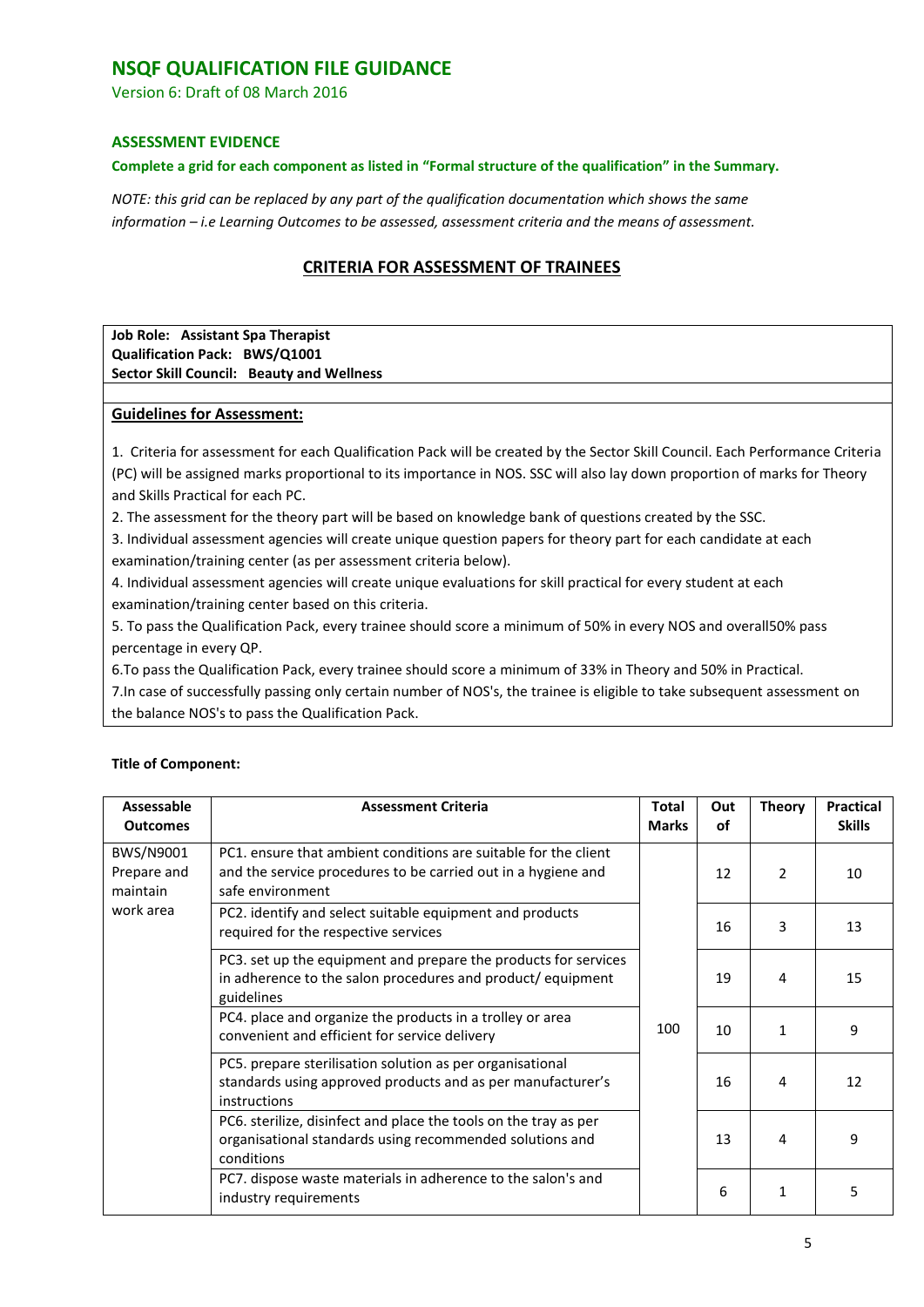|                                                                                         | PC8. store records, materials and equipment securely in line with<br>the salon's policies                                                                                                     |              | 8   | 2            | 6              |
|-----------------------------------------------------------------------------------------|-----------------------------------------------------------------------------------------------------------------------------------------------------------------------------------------------|--------------|-----|--------------|----------------|
|                                                                                         |                                                                                                                                                                                               | <b>Total</b> | 100 | 21           | 79             |
| BWS/N1001<br>Carry out<br>simple spa<br>services and<br>assistive tasks<br>for advanced | PC1.check and prepare the service area is prepared as per Spa<br>therapist's requirement for service and organisational standards                                                             | 4            |     | 1            | 3              |
|                                                                                         | PC2.ensure all equipment is safe for use, clean and prepared as<br>per service requirement                                                                                                    |              | 3   | 0            | 3              |
| spa services                                                                            | PC3.arrange tools, products and other materials that are safe<br>and fit for the purpose based on the guidelines                                                                              |              | 3   | 0.5          | 2.5            |
|                                                                                         | PC4.prepare massage oil or cream and other equipment for spa<br>services as per manufacturer's guidelines                                                                                     |              | 4   | $\mathbf{1}$ | 3              |
|                                                                                         | PC5.prepare the post care product tray                                                                                                                                                        |              | 4   | $\mathbf{1}$ | 3              |
|                                                                                         | PC6.greet the client, and ensure the client is comfortable                                                                                                                                    |              | 3   | 0.5          | 2.5            |
|                                                                                         | PC7.identify any contra indications on client, if any that may<br>restrict services, act according to organisational standards to<br>address these, verify with the supervisor where required |              | 3   | 1            | 2              |
|                                                                                         | PC8.provide the client appropriate materials in preparation for<br>service procedures                                                                                                         |              | 3   | $\mathbf{1}$ | $\overline{2}$ |
|                                                                                         | PC9.guide the client to the service area safely and politely                                                                                                                                  | 100          | 4   | $\mathbf{1}$ | 3              |
|                                                                                         | PC10.perform foot ritual including foot cleaning, disinfecting and<br>wiping                                                                                                                  |              | 5   | $\mathbf{1}$ | 4              |
|                                                                                         | PC11.position self and client in a manner, to ensure privacy,<br>comfort and wellbeing, throughout the service                                                                                |              | 3   | 0.5          | 2.5            |
|                                                                                         | PC12.explain accurately the service procedure and provide<br>information about products used (oils and creams) to the<br>customer, prior to service                                           |              | 5   | 1.5          | 3.5            |
|                                                                                         | PC13.provide correct products, tools, materials and other items<br>to the spa therapist as required during the service                                                                        |              | 3   | $\mathbf{1}$ | $\overline{2}$ |
|                                                                                         | PC14.take precautions and work in a manner to maintain guest<br>privacy and modesty during the service                                                                                        |              | 3   | 1            | $\overline{2}$ |
|                                                                                         | PC15.prepare the service area for exfoliations services                                                                                                                                       |              | 3   | 0.5          | 2.5            |
|                                                                                         | PC16.carry out exfoliation services under supervision of the<br>massager (masseuse) using various wrap materials                                                                              |              | 4   | 1            | 3              |
|                                                                                         | PC17.carry out dry brushing                                                                                                                                                                   |              | 3   | 0.5          | 2.5            |
|                                                                                         | PC18.apply mask and body wrap, remove without making the<br>area messy                                                                                                                        |              | 3   | 0.5          | 2.5            |
|                                                                                         | PC19.ensure client is not left unattended at any stage                                                                                                                                        | 3            |     | 0.5          | 2.5            |
|                                                                                         | PC20.identify contra-actions and necessary subsequent actions                                                                                                                                 |              | 3   | $\mathbf{1}$ | 2              |
|                                                                                         | PC21.robe the client and guide for bathing and other services                                                                                                                                 |              | 3   | 0.5          | 2.5            |
|                                                                                         | PC22.accurately record the therapy details and store information<br>securely in line with the organization's policies                                                                         |              | 3   | 0.5          | 2.5            |
|                                                                                         | PC23.shut down equipment safely, and as per manufacturer's<br>instructions                                                                                                                    |              | 3   | $\mathbf{1}$ | 2              |
|                                                                                         | PC24.ensure work area is left clean, post service                                                                                                                                             |              | 3   | 0            | 3              |
|                                                                                         | PC25.dispose waste materials safely and hygienically as per<br>organisational standards                                                                                                       |              | 3   | 0            | 3              |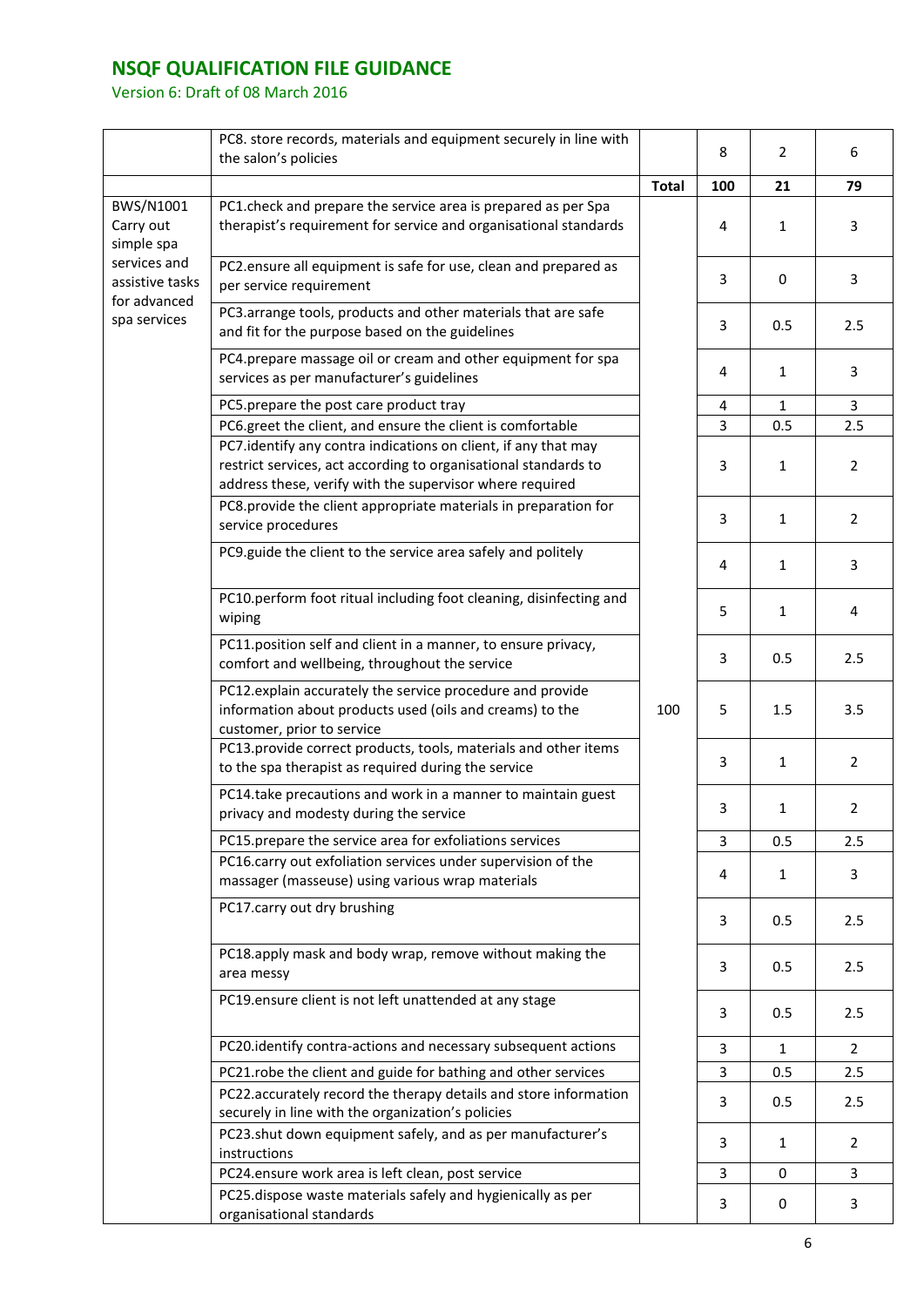|                                     | PC26.adhere to the health and safety standards laid out by the<br>manufacturer and organization                                                                                                                |              | 3              | 1              | $\overline{2}$ |
|-------------------------------------|----------------------------------------------------------------------------------------------------------------------------------------------------------------------------------------------------------------|--------------|----------------|----------------|----------------|
|                                     | PC27. record details of the procedure accurately as per<br>organisational policy and approved practice                                                                                                         |              | 4              | 2              | 2              |
|                                     | PC28.store information securely in line with the salon's policies                                                                                                                                              |              | 3              | $\mathbf{1}$   | $\overline{2}$ |
|                                     | PC29.ask questions to check with the client their satisfaction                                                                                                                                                 |              | 3              | $\mathbf{1}$   | $\overline{2}$ |
|                                     | with the finished result                                                                                                                                                                                       |              |                |                |                |
|                                     | PC30.thank customer for feedback post-service, where customer<br>is not satisfied with service take actions to resolve matter to<br>customer satisfaction or apologise for the same and refer to<br>supervisor |              | 3              | $\mathbf{1}$   | $\overline{2}$ |
|                                     |                                                                                                                                                                                                                | <b>Total</b> | 100            | 24             | 76             |
| BWS/N9002<br>Maintain<br>health and | PC1.<br>set up and position the equipment, chemicals, products<br>and tools in the work area to meet legal, hygiene and safety<br>requirements                                                                 |              | 13             | 3              | 10             |
| safety at the                       | PC <sub>2</sub> .<br>clean and sterilize all tools and equipment before use                                                                                                                                    |              | 10             | 3              | 7              |
| workplace                           | PC3.<br>maintain one's posture and position to minimize fatigue<br>and the risk of injury                                                                                                                      |              | 9              | $\overline{2}$ | $\overline{7}$ |
|                                     | dispose waste materials in accordance to the industry<br>PC4.<br>accepted standards                                                                                                                            |              | 12             | $\overline{2}$ | 10             |
|                                     | maintain first aid kit and keep oneself updated on the<br>PC5.<br>first aid procedures                                                                                                                         | 100          | 10             | 3              | $\overline{7}$ |
|                                     | PC6.<br>identify and document potential risks and hazards in<br>the workplace                                                                                                                                  |              | 10             | 3              | $\overline{7}$ |
|                                     | <b>PC7.</b><br>accurately maintain accident reports                                                                                                                                                            |              | 13             | 5              | 8              |
|                                     | PC8.<br>report health and safety risks/ hazards to concerned<br>personnel                                                                                                                                      |              | 12             | 3              | 9              |
|                                     | use tools, equipment, chemicals and products in<br>PC9.<br>accordance with the salon's guidelines and manufacturers'<br>instructions                                                                           |              | 11             | 3              | 8              |
|                                     |                                                                                                                                                                                                                | <b>Total</b> | 100            | 27             | 73             |
| BWS/N9003                           | PC1.maintain good health and personal hygiene                                                                                                                                                                  |              | 5              | 1              | 4              |
| Create a<br>positive                | PC2.comply with organisation's standards of grooming and<br>personal behavior                                                                                                                                  |              | 5              | 1              | 4              |
| impression at<br>work area          | PC3.meet the organisation's standards of courtesy, behavior and<br>efficiency                                                                                                                                  |              | 5              | $\mathbf{1}$   | 4              |
|                                     | PC4.stay free from intoxicants while on duty                                                                                                                                                                   |              | 4              | 0.5            | 3.5            |
|                                     | PC5.wear and carry organisation's uniform and accessories<br>correctly and smartly                                                                                                                             |              | 5              | 0.5            | 4.5            |
|                                     | PC6.take appropriate and approved actions in line with<br>instructions and guidelines                                                                                                                          |              | 5              | 1.5            | 3.5            |
|                                     | PC7. record details related to tasks, as per procedure                                                                                                                                                         |              | 5              | $\overline{3}$ | $\overline{2}$ |
|                                     | PC8.participate in workplace activities as a part of the larger<br>team                                                                                                                                        | 100          | $\overline{7}$ | 2              | 5              |
|                                     | PC9.report to supervisor immediately in case there are any work<br>issues                                                                                                                                      |              | 5              | $\mathbf{1}$   | 4              |
|                                     | PC10.use appropriate language, tone and gestures while<br>interacting with clients from different cultural and religious<br>backgrounds, age, disabilities and gender                                          |              | 6              | 1.5            | 4.5            |
|                                     | PC11.communicate procedure related information to clients<br>based on the sector's code of practices and organisation's<br>procedures/ guidelines                                                              |              | 6              | 1              | 5              |
|                                     | PC12.communicate role related information to stakeholders in a<br>polite manner and resolve queries, if any                                                                                                    |              | 7              | $\overline{2}$ | 5              |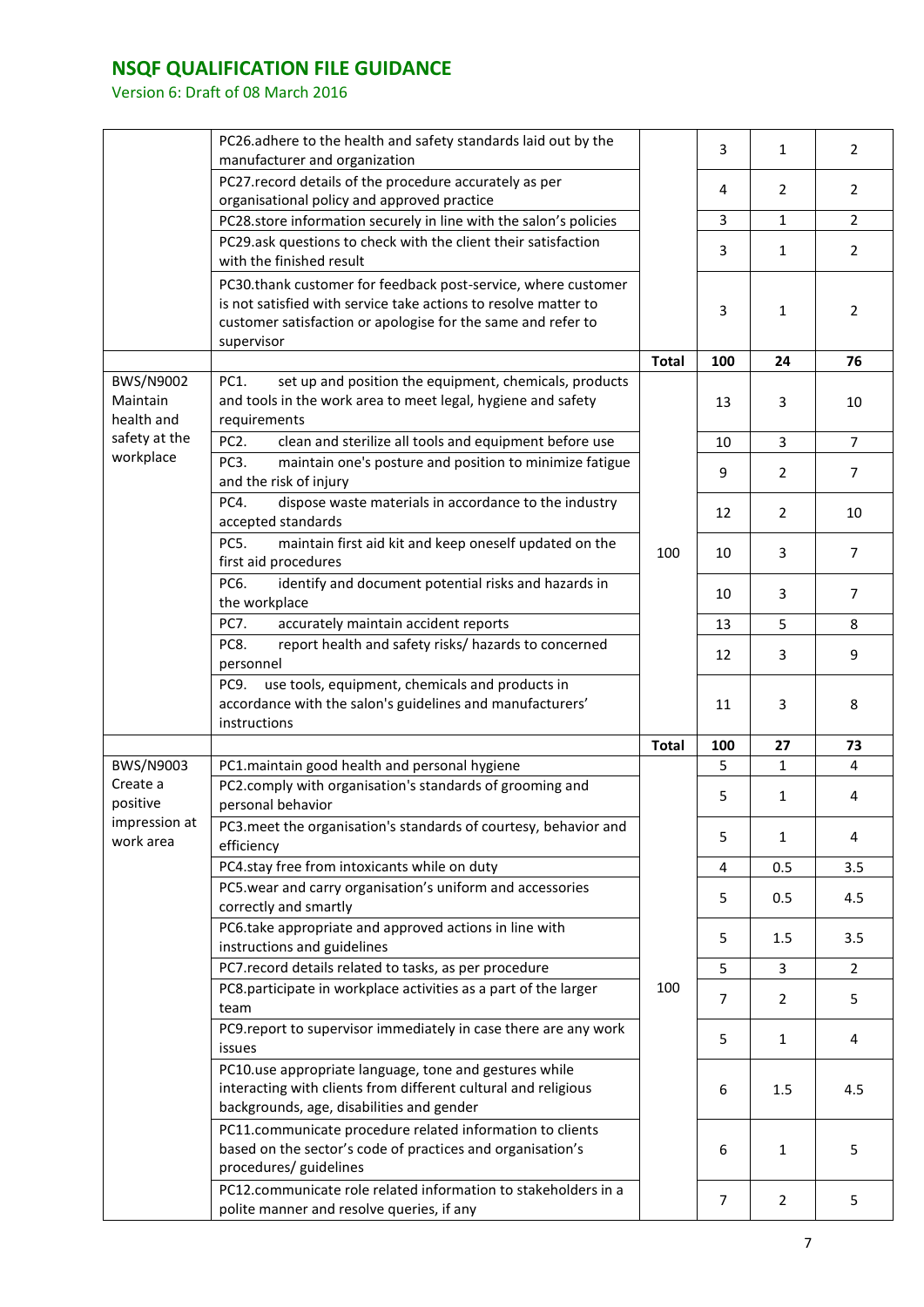### Version 6: Draft of 08 March 2016

|                                                                                          | Total | 100 | 30            |  |
|------------------------------------------------------------------------------------------|-------|-----|---------------|--|
| PC18. maintain confidentiality of information, as required in the<br>role                |       | 6   | $\mathcal{P}$ |  |
| PC17.file routine reports and feedback                                                   |       | .5  | າ             |  |
| PC16.carry out routine documentation legibly and accurately in<br>the desired format     |       |     | 3             |  |
| PC15.use communication equipment (phone, email etc.) as<br>mandated by your organization |       | 6   | 3             |  |
| PC14.report and record instances of aggressive/ unruly behavior<br>and seek assistance   |       | 5   |               |  |
| PC13 assist and guide clients to services or products based on<br>their needs            |       | 6   | $\mathfrak z$ |  |

#### **Means of assessment 1**

Criteria for assessment for each Qualification Pack will be created by the Sector Skill Council. Each Performance Criteria (PC) will be assigned marks proportional to its importance in NOS. SSC will also lay down proportion of marks for Theory and Skills Practical for each PC.

The assessment for the theory part will be based on knowledge bank of questions created by the SSC.

Individual assessment agencies will create unique question papers for theory part for each candidate at each examination/training center (as per assessment criteria below).

Individual assessment agencies will create unique evaluations for skill practical for every student at each examination/training center based on this criteria.

### **Means of assessment 2**

#### Add boxes as required.

#### **Pass/Fail**

To pass the Qualification Pack, every trainee should score a minimum of 50% in every NOS and overall50% pass percentage in every QP.

To pass the Qualification Pack, every trainee should score a minimum of 33% in Theory and 50% in Practical. In case of successfully passing only certain number of NOS's, the trainee is eligible to take subsequent assessment on the balance NOS's to pass the Qualification Pack.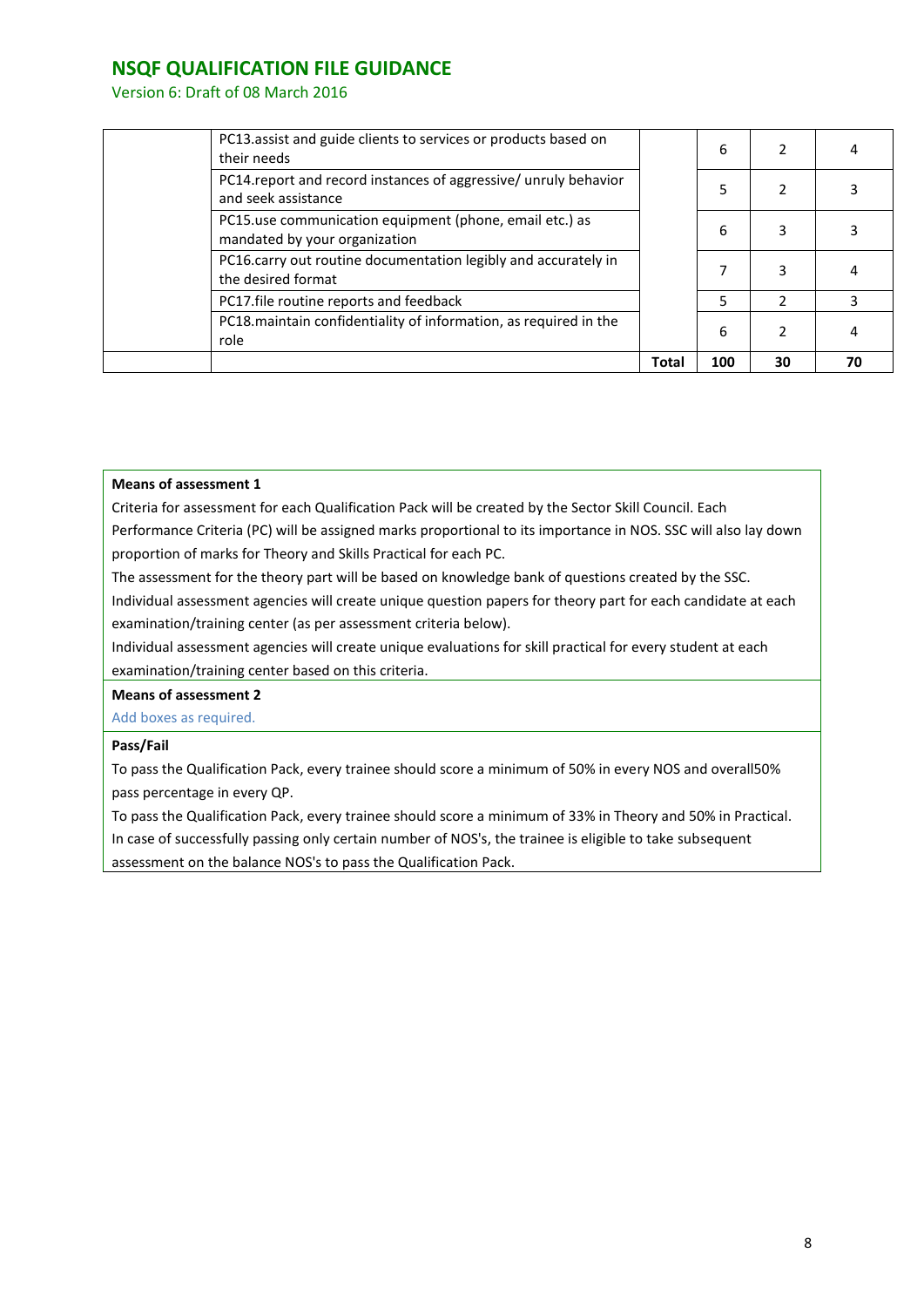Version 6: Draft of 08 March 2016

**SECTION 2**

**EVIDENCE OF LEVEL**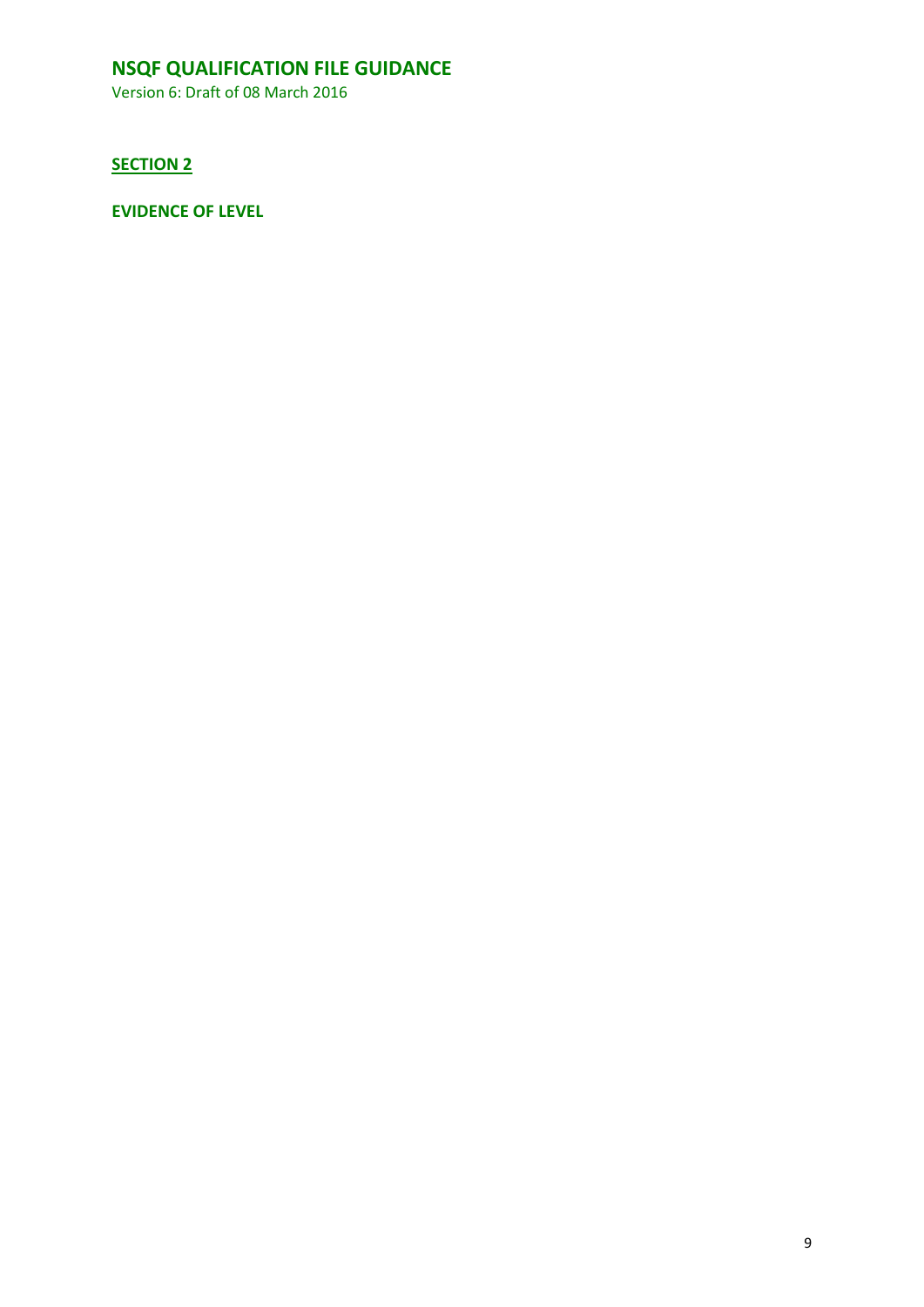Version 6: Draft of 08 March 2016

## **OPTION A**

|                           | <b>Title/Name of qualification/component:</b>  | Level:                                                 |                   |  |
|---------------------------|------------------------------------------------|--------------------------------------------------------|-------------------|--|
| <b>NSQF Domain</b>        | <b>Outcomes of the Qualification/Component</b> | How the job role relates to the NSQF level descriptors | <b>NSQF Level</b> |  |
| Process                   |                                                |                                                        |                   |  |
| Professional<br>knowledge |                                                |                                                        |                   |  |
| Professional skill        |                                                |                                                        |                   |  |
| Core skill                |                                                |                                                        |                   |  |
| Responsibility            |                                                |                                                        |                   |  |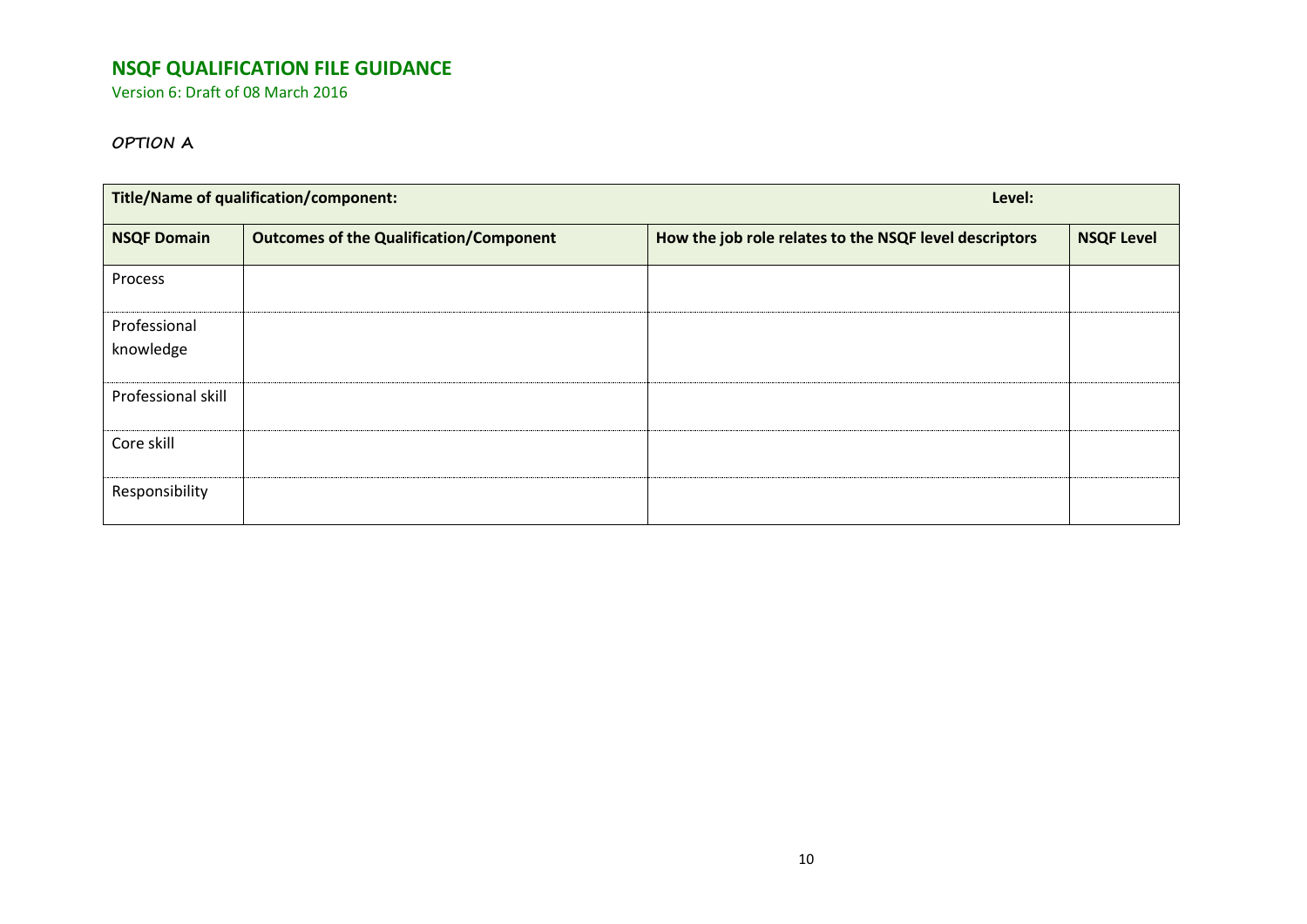Version 6: Draft of 08 March 2016

## **OPTION B**

|                    | Title/Name of qualification/component: Assistant Spa Therapist                                                                                                                                                                                                                                                                                                                                                                                                                                                                                                                                                                                                                                                                                                                                                                                                                                                                                                                                                                                                                                                                                                                                                                                                                                                                                                                                                                                                                           | Level: 3                                                                                                                                                                                                                                                                                                                                                                                                                                                                                                                                                                                                                                                                          |                   |
|--------------------|------------------------------------------------------------------------------------------------------------------------------------------------------------------------------------------------------------------------------------------------------------------------------------------------------------------------------------------------------------------------------------------------------------------------------------------------------------------------------------------------------------------------------------------------------------------------------------------------------------------------------------------------------------------------------------------------------------------------------------------------------------------------------------------------------------------------------------------------------------------------------------------------------------------------------------------------------------------------------------------------------------------------------------------------------------------------------------------------------------------------------------------------------------------------------------------------------------------------------------------------------------------------------------------------------------------------------------------------------------------------------------------------------------------------------------------------------------------------------------------|-----------------------------------------------------------------------------------------------------------------------------------------------------------------------------------------------------------------------------------------------------------------------------------------------------------------------------------------------------------------------------------------------------------------------------------------------------------------------------------------------------------------------------------------------------------------------------------------------------------------------------------------------------------------------------------|-------------------|
| <b>NSQF Domain</b> | Key requirements of the job role                                                                                                                                                                                                                                                                                                                                                                                                                                                                                                                                                                                                                                                                                                                                                                                                                                                                                                                                                                                                                                                                                                                                                                                                                                                                                                                                                                                                                                                         | How the job role relates to the NSQF level descriptors                                                                                                                                                                                                                                                                                                                                                                                                                                                                                                                                                                                                                            | <b>NSQF Level</b> |
| Process            | Limited Range of activities, routine and predictable:<br>identify and select suitable equipment and products<br>required for the respective services<br>set up the equipment and prepare the products for<br>$\bullet$<br>services in adherence to the salon procedures and<br>product/ equipment guidelines<br>sterilize, disinfect and place the tools on the tray as per<br>$\bullet$<br>organisational standards using recommended solutions<br>and conditions<br>prepare massage oil or cream and other equipment for<br>$\bullet$<br>spa services as per manufacturer's guidelines<br>perform foot ritual including foot cleaning, disinfecting<br>$\bullet$<br>and wiping<br>position self and client in a manner, to ensure privacy,<br>$\bullet$<br>comfort and wellbeing, throughout the service<br>carry out exfoliation services under supervision of the<br>$\bullet$<br>massager (masseuse) using various wrap materials<br>dispose waste materials safely and hygienically as per<br>$\bullet$<br>organisational standards<br>maintain first aid kit and keep oneself updated on the first<br>$\bullet$<br>aid procedures<br>accurately maintain accident reports<br>$\bullet$<br>use appropriate language, tone and gestures while<br>$\bullet$<br>interacting with clients from different cultural and<br>religious backgrounds, age, disabilities and gender<br>communicate role related information to stakeholders in<br>a polite manner and resolve queries, if any | An assistant spa therapist works in a limited range of activities and<br>follows routine and works in a predictable manner by identifying and<br>selecting suitable equipment and products required for the respective<br>services<br>The equipment set up and preparation of the products for services is in<br>adherence to the salon procedures and product/ equipment guidelines<br>The person sterilizes, disinfect and place the tools on the tray as per<br>organisational standards using recommended solutions and conditions,<br>and also files routine reports and feedback. The techniques used for<br>spa therapy is limited and specified.<br>Hence NSQF Level is 3 | 3                 |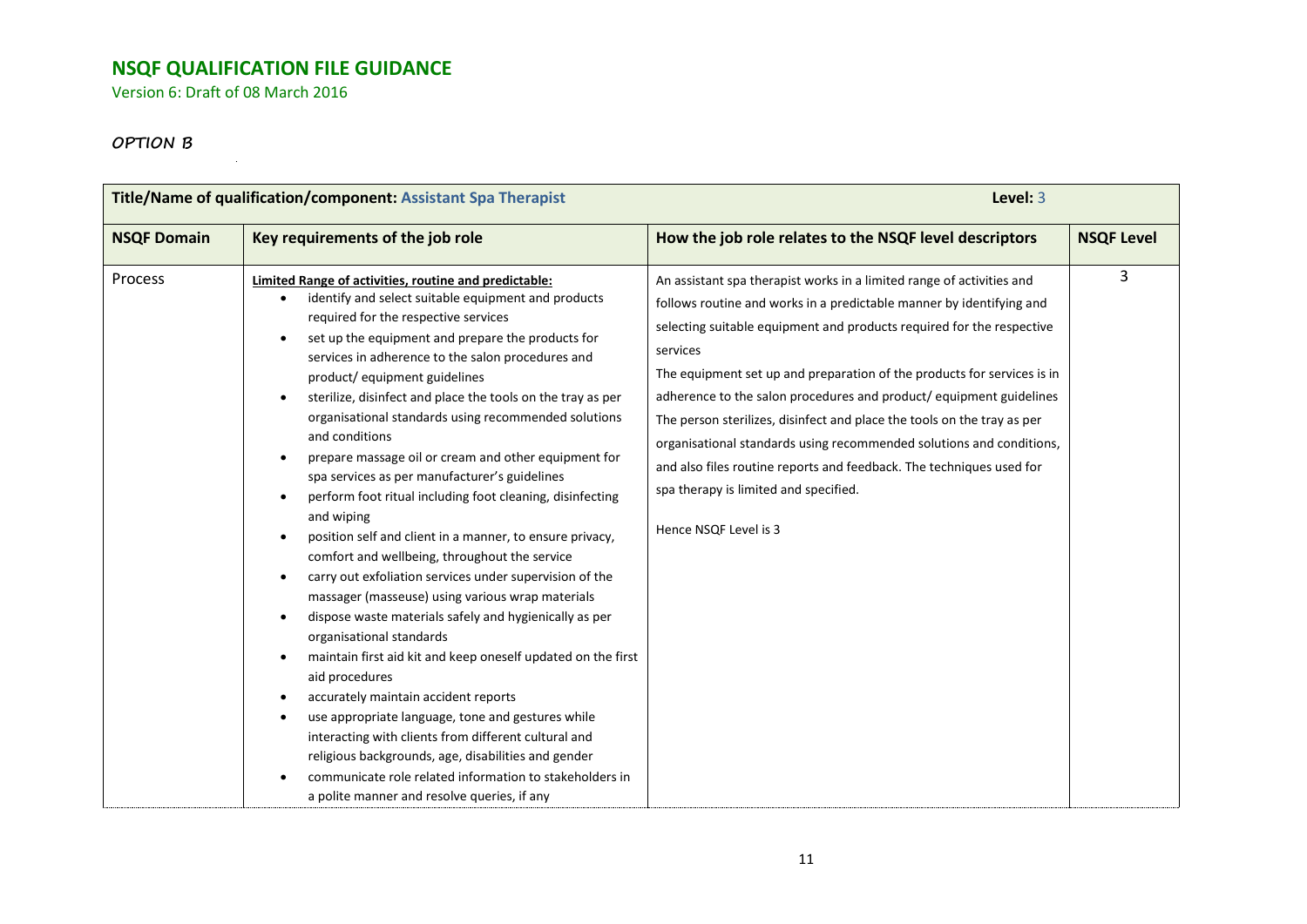|                           | Title/Name of qualification/component: Assistant Spa Therapist                                                                                                                                                                                                                                                                                                                                                                           | Level: 3                                                                                                                                                                                                                                                                                                                                                                                                                                                                                                                                                                     |                   |  |
|---------------------------|------------------------------------------------------------------------------------------------------------------------------------------------------------------------------------------------------------------------------------------------------------------------------------------------------------------------------------------------------------------------------------------------------------------------------------------|------------------------------------------------------------------------------------------------------------------------------------------------------------------------------------------------------------------------------------------------------------------------------------------------------------------------------------------------------------------------------------------------------------------------------------------------------------------------------------------------------------------------------------------------------------------------------|-------------------|--|
| <b>NSQF Domain</b>        | Key requirements of the job role                                                                                                                                                                                                                                                                                                                                                                                                         | How the job role relates to the NSQF level descriptors                                                                                                                                                                                                                                                                                                                                                                                                                                                                                                                       | <b>NSQF Level</b> |  |
| Professional<br>knowledge | file routine reports and feedback<br>$\bullet$<br>basic facts, processes and principles:<br>types of products, materials and equipment required for<br>the respective services<br>hygiene, health and safety requirements in the<br>٠<br>organization<br>process and products to sterilize and disinfect equipment/<br>tools<br>customer service principles including privacy and<br>$\bullet$<br>protection to modesty of the customers | An assistant spa therapist needs to know basic facts, processes and<br>principles for conducting spa therapy like the types of products,<br>materials and equipment required for hygiene, health and safety<br>requirements in the organization, process and products to sterilize and<br>disinfect equipment/ tools, customer service principles including<br>privacy and protection to modesty of the customers, manufacturer's<br>instructions related to equipment and product use and cleaning,<br>salon's standards related to courtesy, behaviour and efficiency, and | 3                 |  |
|                           | structure of the skin and differences in the structure of<br>the skin for different client groups<br>functions of the skin<br>purpose, components and layout of the cardio-vascular-<br>circulatory, lymphatic and nervous system of the human<br>body<br>basic spa therapy techniques (range of body massages,<br>wraps etc.)<br>contra indication and contra actions for various spa<br>services                                       | kinds of work issues that may arise and reporting structure.<br>Hence it follows NSQF Level 3 descriptors.                                                                                                                                                                                                                                                                                                                                                                                                                                                                   |                   |  |
|                           | manufacturer's instructions related to equipment and<br>product use and cleaning<br>salon's standards related to courtesy, behavior and<br>- 0<br>efficiency<br>kinds of work issues that may arise and reporting<br>structure                                                                                                                                                                                                           |                                                                                                                                                                                                                                                                                                                                                                                                                                                                                                                                                                              |                   |  |
| Professional skill        | Practical skill and routine work:<br>identify and select suitable equipment and products<br>required for the respective services                                                                                                                                                                                                                                                                                                         | An assistant spa therapist is able to recall and demonstrate practical<br>skill, routine and repetitive in narrow range of application like<br>identifying and selecting suitable equipment and products required for                                                                                                                                                                                                                                                                                                                                                        | 3                 |  |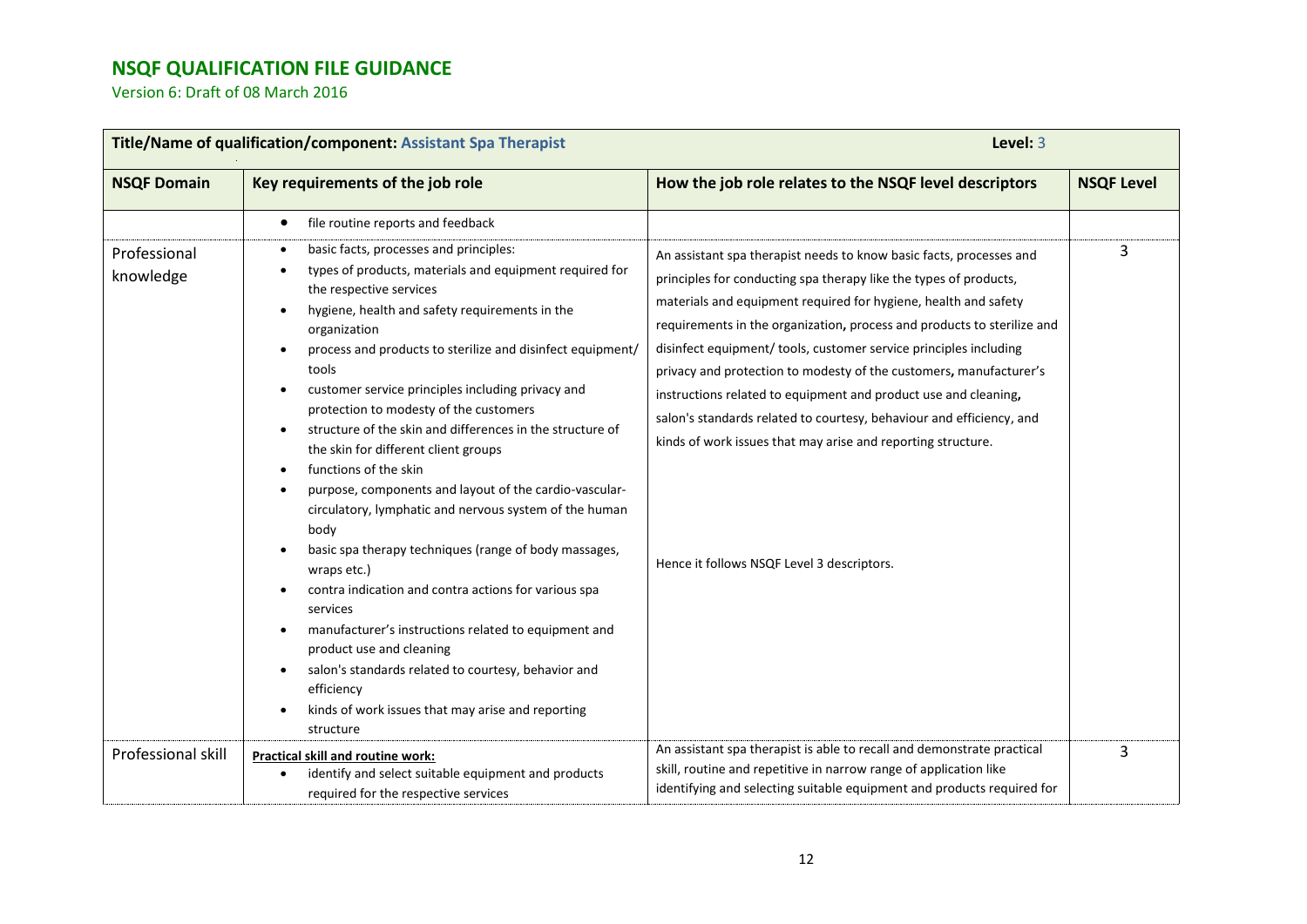| Title/Name of qualification/component: Assistant Spa Therapist |                                                                                                                                                                                                                                                                                                                                                                                                                                                                                                                                                                                                                                                                                                                                                                                                                                                                                                                                                                                                                                                                                                                                                                                                                                                                                                        | Level: 3                                                                                                                                                                                                                                                                                                                                                                                                                                                                                                                                                                                     |                   |
|----------------------------------------------------------------|--------------------------------------------------------------------------------------------------------------------------------------------------------------------------------------------------------------------------------------------------------------------------------------------------------------------------------------------------------------------------------------------------------------------------------------------------------------------------------------------------------------------------------------------------------------------------------------------------------------------------------------------------------------------------------------------------------------------------------------------------------------------------------------------------------------------------------------------------------------------------------------------------------------------------------------------------------------------------------------------------------------------------------------------------------------------------------------------------------------------------------------------------------------------------------------------------------------------------------------------------------------------------------------------------------|----------------------------------------------------------------------------------------------------------------------------------------------------------------------------------------------------------------------------------------------------------------------------------------------------------------------------------------------------------------------------------------------------------------------------------------------------------------------------------------------------------------------------------------------------------------------------------------------|-------------------|
| <b>NSQF Domain</b>                                             | Key requirements of the job role                                                                                                                                                                                                                                                                                                                                                                                                                                                                                                                                                                                                                                                                                                                                                                                                                                                                                                                                                                                                                                                                                                                                                                                                                                                                       | How the job role relates to the NSQF level descriptors                                                                                                                                                                                                                                                                                                                                                                                                                                                                                                                                       | <b>NSQF Level</b> |
|                                                                | decide on course of action by recalling organisational<br>$\bullet$<br>policy, procedures and service standards<br>identify, plan and schedule tasks related to own work, to<br>$\bullet$<br>achieve standards of personal presentations expected in a<br>professional set-up<br>plan and manage work routine based on salon procedure<br>$\bullet$<br>plan own development in line with feedback given from<br>$\bullet$<br>supervisor, co-workers and clients<br>explain the concept of assumptions and how they impact<br>$\bullet$<br>decisions, actions and consequences<br>maintain the work area, equipment and product stocks to<br>٠<br>meet client schedules<br>identify problems that hinder achievement or increase<br>$\bullet$<br>risks<br>recall organizational policies, procedures, rules and<br>$\bullet$<br>guidelines applicable to the situation that may be used to<br>decide course of action when faced with problems<br>apply, analyze, and evaluate the information gathered<br>$\bullet$<br>from observation, experience, reasoning, or<br>communication, as a guide to thought and action<br>manage the storage/ disposal/ cautions of use of<br>$\bullet$<br>products, fire precautions, occurrences, hygiene practice,<br>disposal of waste and environmental protection | the respective services; deciding on course of action by recalling<br>organisational policy, procedures and service standards; identifying,<br>planning and scheduling tasks related to own work, to achieve<br>standards of personal presentations expected in a professional set-up;<br>planning and managing work routine based on salon procedure;<br>planning own development in line with feedback given from<br>supervisor, co-workers and clients; and explaining the concept of<br>assumptions and how they impact decisions, actions and<br>consequences.<br>Hence NSQF Level is 3 |                   |
| Core skill                                                     | communication, written and oral ability:<br>$\bullet$<br>clearly statements of fact and give short explanations,<br>$\bullet$<br>accounts and descriptions to customers, seniors and co-<br>workers in English<br>file routine reports and feedback<br>$\bullet$<br>ability to speak, read and write in the local vernacular<br>language and English                                                                                                                                                                                                                                                                                                                                                                                                                                                                                                                                                                                                                                                                                                                                                                                                                                                                                                                                                   | An assistant spa therapist is able to use language to communicate<br>written and oral, with minimum required clarity, and requires a basic<br>understanding of social and natural environment like the ability to<br>speak, read and write in the local vernacular language and English; file<br>routine reports and feedback; using appropriate verbal and non-verbal<br>cues while dealing with clients from different cultural, religious                                                                                                                                                 | 3                 |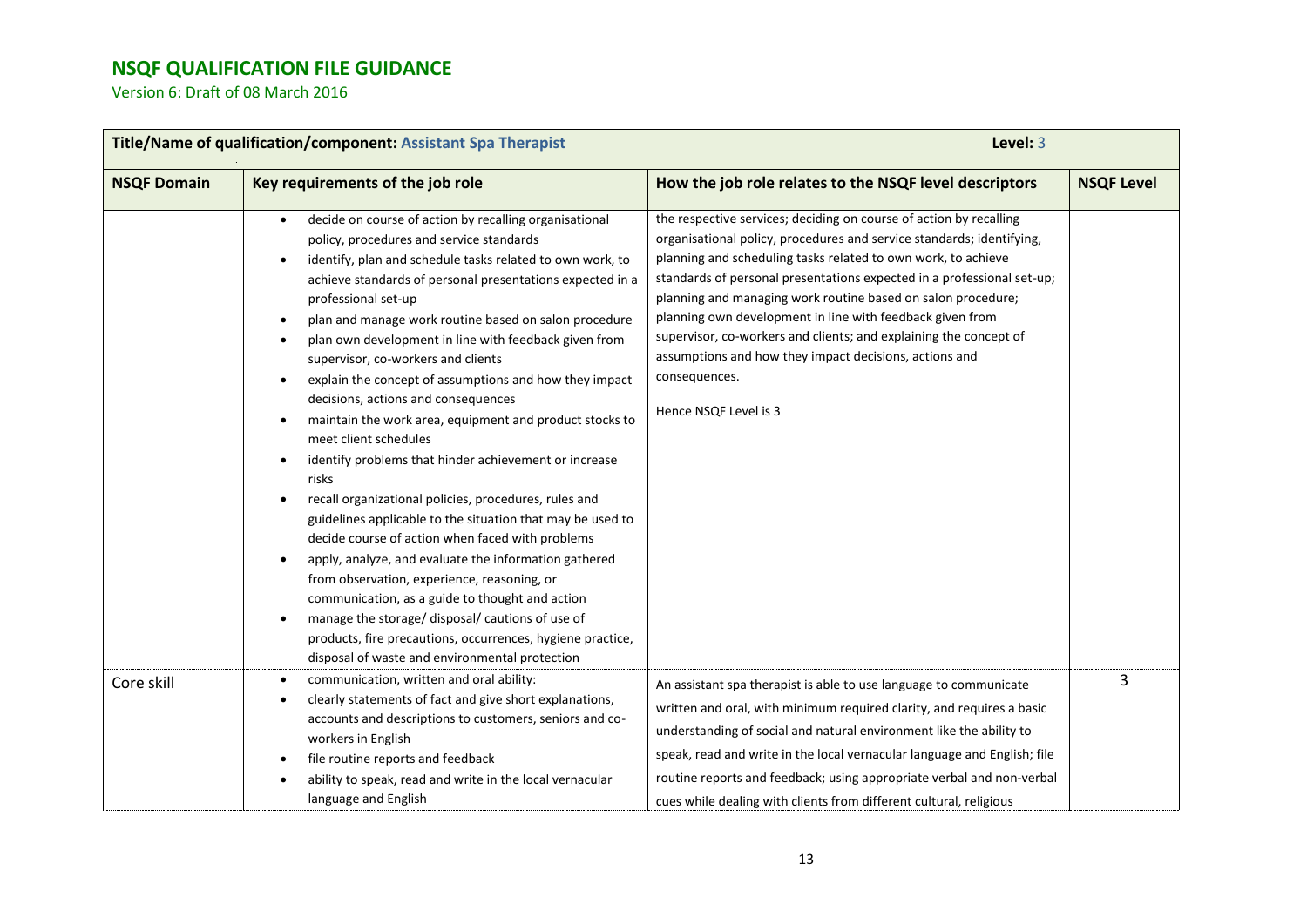| Title/Name of qualification/component: Assistant Spa Therapist |                                                                                                                                                                                                                                                                                                                                                                                                                                                                                                                                                                                                                                                                                                                                                                                                                                                                                                                                                                                                                                                                                                                                                                                                                                                                                                        | Level: 3                                                                                                                                                                                                                                                                                                                                                                                                                                                                                                                                                                                                                                                                                                                                                                                                                                                                                                                           |                   |
|----------------------------------------------------------------|--------------------------------------------------------------------------------------------------------------------------------------------------------------------------------------------------------------------------------------------------------------------------------------------------------------------------------------------------------------------------------------------------------------------------------------------------------------------------------------------------------------------------------------------------------------------------------------------------------------------------------------------------------------------------------------------------------------------------------------------------------------------------------------------------------------------------------------------------------------------------------------------------------------------------------------------------------------------------------------------------------------------------------------------------------------------------------------------------------------------------------------------------------------------------------------------------------------------------------------------------------------------------------------------------------|------------------------------------------------------------------------------------------------------------------------------------------------------------------------------------------------------------------------------------------------------------------------------------------------------------------------------------------------------------------------------------------------------------------------------------------------------------------------------------------------------------------------------------------------------------------------------------------------------------------------------------------------------------------------------------------------------------------------------------------------------------------------------------------------------------------------------------------------------------------------------------------------------------------------------------|-------------------|
| <b>NSQF Domain</b>                                             | Key requirements of the job role                                                                                                                                                                                                                                                                                                                                                                                                                                                                                                                                                                                                                                                                                                                                                                                                                                                                                                                                                                                                                                                                                                                                                                                                                                                                       | How the job role relates to the NSQF level descriptors                                                                                                                                                                                                                                                                                                                                                                                                                                                                                                                                                                                                                                                                                                                                                                                                                                                                             | <b>NSQF Level</b> |
|                                                                | appropriate verbal and non-verbal cues while dealing with<br>clients from different cultural, religious backgrounds, age,<br>disabilities and gender<br>environmental conditions required and expected for<br>$\bullet$<br>carrying out services and importance of maintaining these<br>read policy and procedure documents, guidelines and<br>$\bullet$<br>memos in English to interpret the gist correctly<br>read simple emails, instructions, advertisements,<br>$\bullet$<br>brochures, manufacturer's labels, forms, formats and<br>other common documents accurately<br>write appointments, names, addresses, simple emails,<br>$\bullet$<br>messages, and applications in English accurately<br>write an accident or incident report accurately in English<br>listen to and follow short, straightforward explanations<br>٠<br>and instructions in English<br>introduce oneself and one's role to customers and<br>$\bullet$<br>visitors, in English and the local language<br>speak or communicate with reasonable ease in structured<br>$\bullet$<br>situations and short conversations on familiar topics<br>pronounce the sounds of English or use sign language<br>sufficiently clearly to be generally understood<br>listen and understand the local language in dealing with<br>clients | backgrounds, age, disabilities and gender; reading policy and<br>procedure documents, guidelines and memos in English to interpret<br>the gist correctly; reading simple emails, instructions, advertisements,<br>brochures, manufacturer's labels, forms, formats and other common<br>documents accurately; writing appointments, names, addresses,<br>simple emails, messages, and applications in English accurately; writing<br>an accident or incident report accurately in English; listening to and<br>follow short, straightforward explanations and instructions in English;<br>introducing oneself and one's role to customers and visitors, in English<br>and the local languages; and speaking or communicating with<br>reasonable ease in structured situations and short conversations on<br>familiar topics as basic arithmetic and algebraic principles and personal<br>banking.<br>Hence it follows NSQF Level 3. |                   |
| Responsibility                                                 | Some responsibility for own work within defined limit:<br>ensure that ambient conditions are suitable for the client and<br>the service procedures to be carried out in a hygiene and safe<br>environment<br>set up the equipment and prepare the products for services in<br>$\bullet$<br>adherence to the salon procedures and product/equipment                                                                                                                                                                                                                                                                                                                                                                                                                                                                                                                                                                                                                                                                                                                                                                                                                                                                                                                                                     | An assistant spa therapist works under close supervision and<br>demonstrates responsibility for own work within defined limit by<br>ability to speak, read and write in the local vernacular language and<br>English; files routine reports and feedback; uses appropriate verbal and<br>non-verbal cues while dealing with clients from different cultural,<br>religious backgrounds, age, disabilities, gender and<br>environmental conditions required and expected for carrying out                                                                                                                                                                                                                                                                                                                                                                                                                                            | 3                 |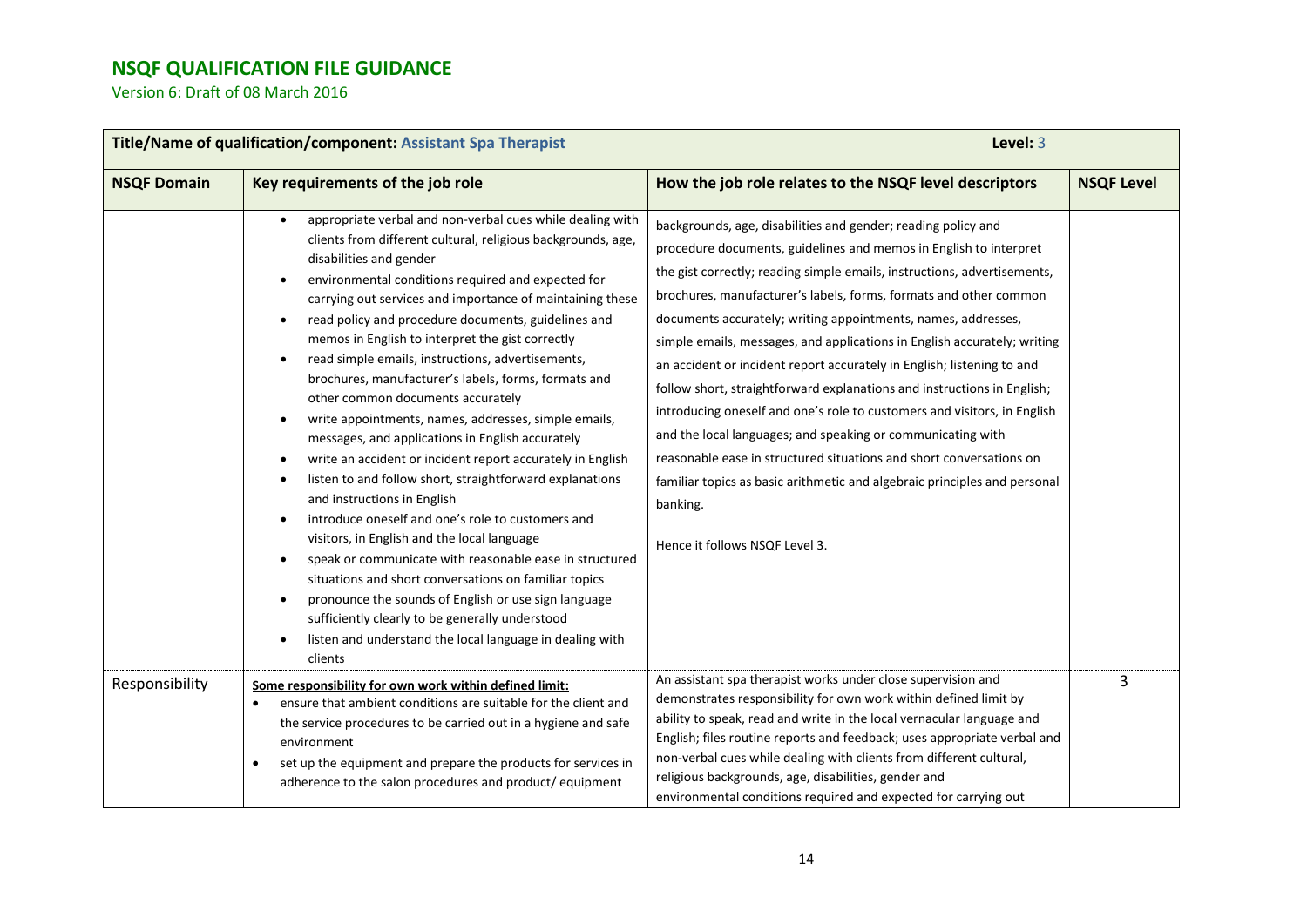|                    | Title/Name of qualification/component: Assistant Spa Therapist                                                                                                                                                                                                                                                                                                                                                                                                                                                                                                                                                                                                                                                                                                                                                                                                                                                                                                                                                                                                                                                                                                                                                                                                                                               | Level: 3                                                                                                                                                                                                                                                                                                                                                                                                                                                                                                                                                                                                                                                                                                                                                                                                                                                                                                                                                                                                                                                                                                      |                   |
|--------------------|--------------------------------------------------------------------------------------------------------------------------------------------------------------------------------------------------------------------------------------------------------------------------------------------------------------------------------------------------------------------------------------------------------------------------------------------------------------------------------------------------------------------------------------------------------------------------------------------------------------------------------------------------------------------------------------------------------------------------------------------------------------------------------------------------------------------------------------------------------------------------------------------------------------------------------------------------------------------------------------------------------------------------------------------------------------------------------------------------------------------------------------------------------------------------------------------------------------------------------------------------------------------------------------------------------------|---------------------------------------------------------------------------------------------------------------------------------------------------------------------------------------------------------------------------------------------------------------------------------------------------------------------------------------------------------------------------------------------------------------------------------------------------------------------------------------------------------------------------------------------------------------------------------------------------------------------------------------------------------------------------------------------------------------------------------------------------------------------------------------------------------------------------------------------------------------------------------------------------------------------------------------------------------------------------------------------------------------------------------------------------------------------------------------------------------------|-------------------|
| <b>NSQF Domain</b> | Key requirements of the job role                                                                                                                                                                                                                                                                                                                                                                                                                                                                                                                                                                                                                                                                                                                                                                                                                                                                                                                                                                                                                                                                                                                                                                                                                                                                             | How the job role relates to the NSQF level descriptors                                                                                                                                                                                                                                                                                                                                                                                                                                                                                                                                                                                                                                                                                                                                                                                                                                                                                                                                                                                                                                                        | <b>NSQF Level</b> |
|                    | guidelines<br>prepare sterilisation solution as per organisational standards<br>$\bullet$<br>using approved products and as per manufacturer's<br>instructions<br>adhere to the health and safety standards laid out by the<br>$\bullet$<br>manufacturer and organization<br>perform and adapt the services using materials, equipment<br>$\bullet$<br>and techniques correctly and safely to meet the needs of the<br>client as per professional and organisational standards<br>complete the service to the satisfaction of the client in a<br>٠<br>commercially acceptable time, as per organisation standards<br>and client expectations<br><b>Under close supervision</b><br>where customer is not satisfied with service take actions to<br>$\bullet$<br>resolve matter to customer satisfaction or apologise for the<br>same and refer to supervisor<br>promptly refer problems that cannot be solved to the relevant<br>$\bullet$<br>superior for action<br>take appropriate and approved actions in line with instructions<br>$\bullet$<br>and guidelines<br>report to supervisor immediately in case there are any work<br>$\bullet$<br>issues<br>organize tasks based on instructions from supervisor or<br>$\bullet$<br>manager in order to complete them on time in order of stated<br>priority | services; reads policy and procedure documents, guidelines and<br>memos in English to interpret the gist correctly; writes appointments,<br>names, addresses, simple emails, messages, and applications in English<br>accurately; introduces oneself and one's role to customers and visitors,<br>in English and the local language; speaks or communicates with<br>reasonable ease in structured situations and short conversations on<br>familiar topics like basic arithmetic and algebraic principles and<br>personal banking; resolves matter to customer satisfaction or<br>apologises for the same and refers to supervisor; reports to supervisor<br>immediately in case there are any work issues; organizes tasks based<br>on instructions from supervisor or manager in order to complete them<br>on time in order of stated priority; and acts in line with organizational<br>policies, procedures, supervisor/manager instructions, rules and<br>guidelines to contribute towards resolution of the problem in a timely<br>and safe manner, within limits of authority.<br>Hence NSQF Level is 3 |                   |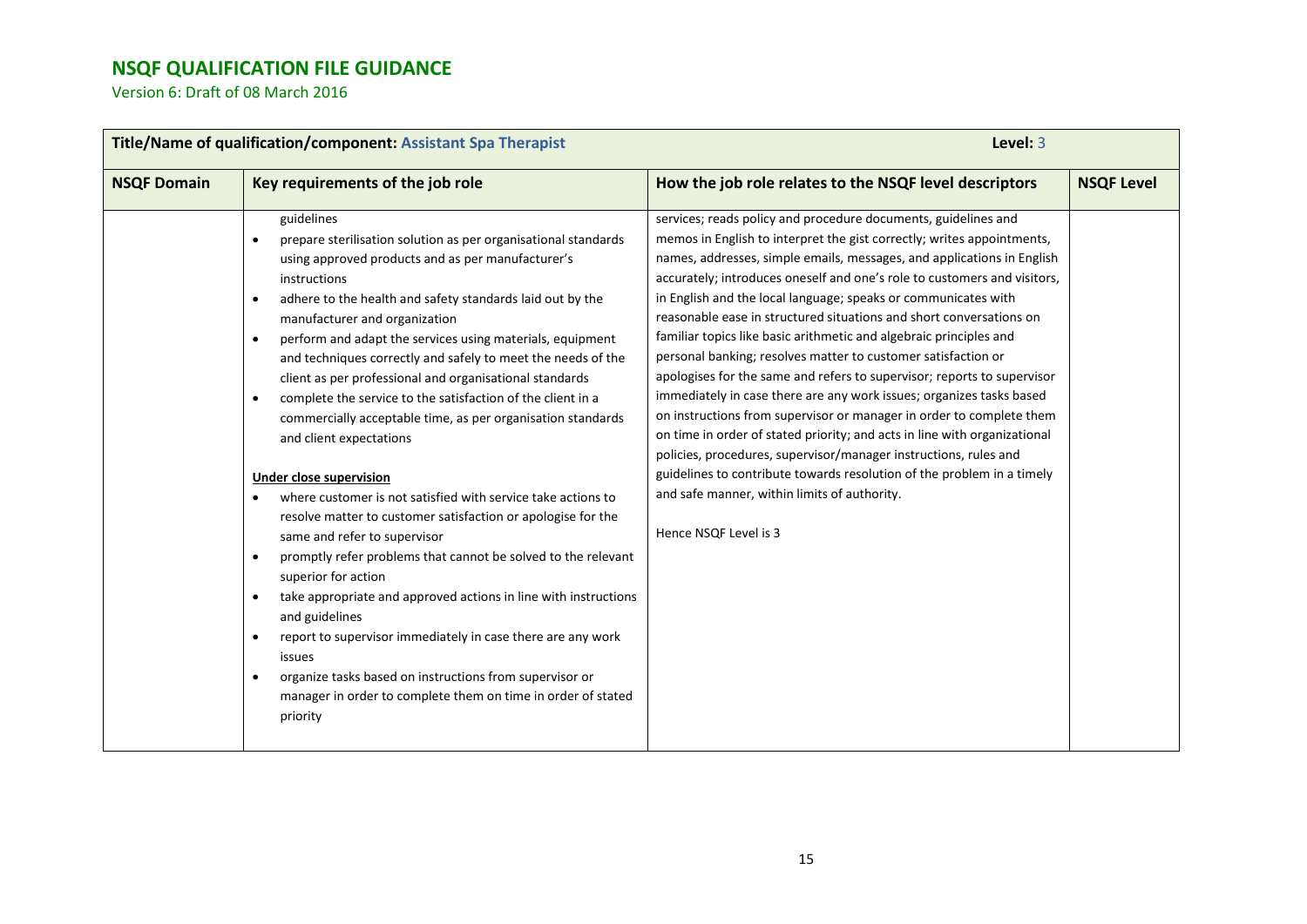Version 6: Draft of 08 March 2016

### **SECTION 3**

### **EVIDENCE OF NEED**

#### **What evidence is there that the qualification is needed?**

Please refer to the attached list of job roles and occupations as per the attachment and their career paths as per Annexure 1, which have been derived through extensive industry interactions facilitated from four workshops, and site visits conducted and interaction with representatives from different organizations all over the country. Research was conducted in the Beauty & Wellness sector to capture revenue and manpower requirement estimates till 2022. The research provides the data that the discussed qualification is one of the critical roles in the sector. The details of statistics and research analysis are provided separately as a research analysis report. Some of the contacted organizations are VLCC, Toni & Guy, Ishi Khosla, Aroma Magic, Affinity, Schwarzkopf, Four Fountains, K11, Naturals, Enrich, NailPro, Cleopatra, Impressions Hair & Beauty Clinic, Orane, Lee's Beauty Centre & Spa, Geetanjali, Talwalkars, Association of Beauty Therapy & Cosmetology, Kairali, Aravli Ayurvedic Healing, Provado Spa, Strands Spa n Salon, Prabhat Spa Salon & Institute, Spa Hibiscus, Mantra Spa & Salon, etc.

#### **What is the estimated uptake of this qualification and what is the basis of this estimate?**

The increase in manpower requirements (as per projections) from 2013 to 2022 is approx. 1.42 crore from 40 lakhs, which is almost 3.5 times in Beauty & Wellness sector. All the numbers are provided in research analysis study.

#### (reference KPMG report)

### **What steps were taken to ensure that the qualification(s) does (do) not duplicate already existing or planned qualifications in the NSQF?**

The qualification discussed above is checked for any duplication across sectors by mapping it with the existing DGT MES courses and there is no duplication. The mapping has been shared with NSDA.

### **What arrangements are in place to monitor and review the qualification(s)? What data will be used and at what point will the qualification(s) be revised or updated?**

The comments, feedback and suggestions were collected through interaction with industry. The same will be compiled and justifiable changes will be incorporated in the next/updated version of the QP. This QP is set to be revised post 19 April 2019.

Please attach any documents giving further information about any of the topics above.

Give the titles and other relevant details of the document(s) here. Include page references showing where to find the relevant information.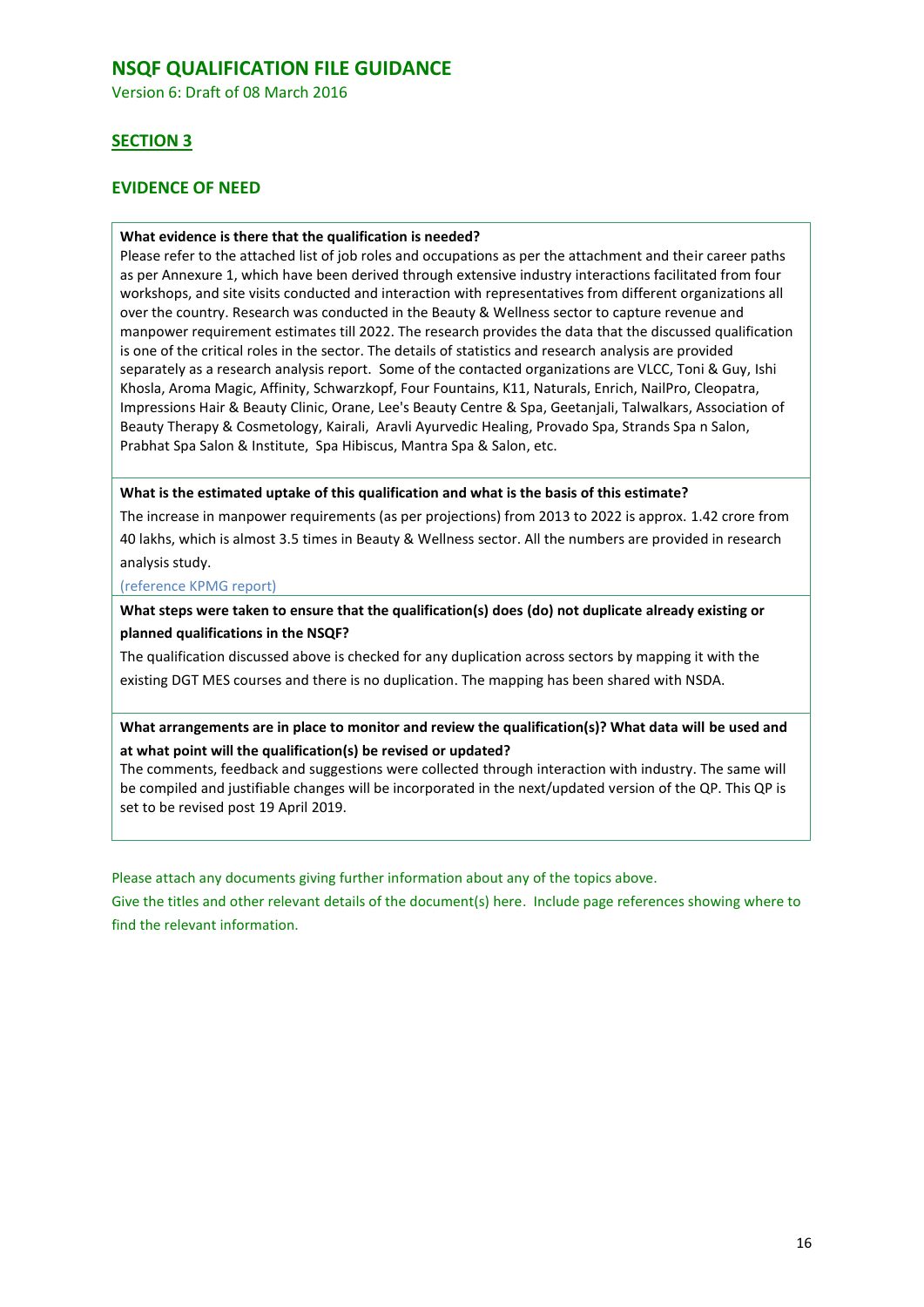Version 6: Draft of 08 March 2016

## **SECTION 4**

### **EVIDENCE OF PROGRESSION**

**What steps have been taken in the design of this or other qualifications to ensure that there is a clear path to other qualifications in this sector?**

- 1. Discussing the growth trajectory within each occupation after studying organisational charts of various industry players across small, medium and large scale organisations.
- 2. Exploring various lateral career opportunities for the discussed qualification
- 3. Ensuring that there is a clear role up in terms of performance criteria qualification experience and skill requirement from lower NSQF Level to higher levels in the hierarchy.

Please refer to attached career path as per annexure 1 which clearly defines the career path.

Please attach any documents giving further information about any of the topics above. Give the titles and other relevant details of the document(s) here. Include page references showing where to find the relevant information.

- 1. Career Map of Assistant Spa Therapist Annexure 1
- 2. QP BWS/Q1001- Annexure 2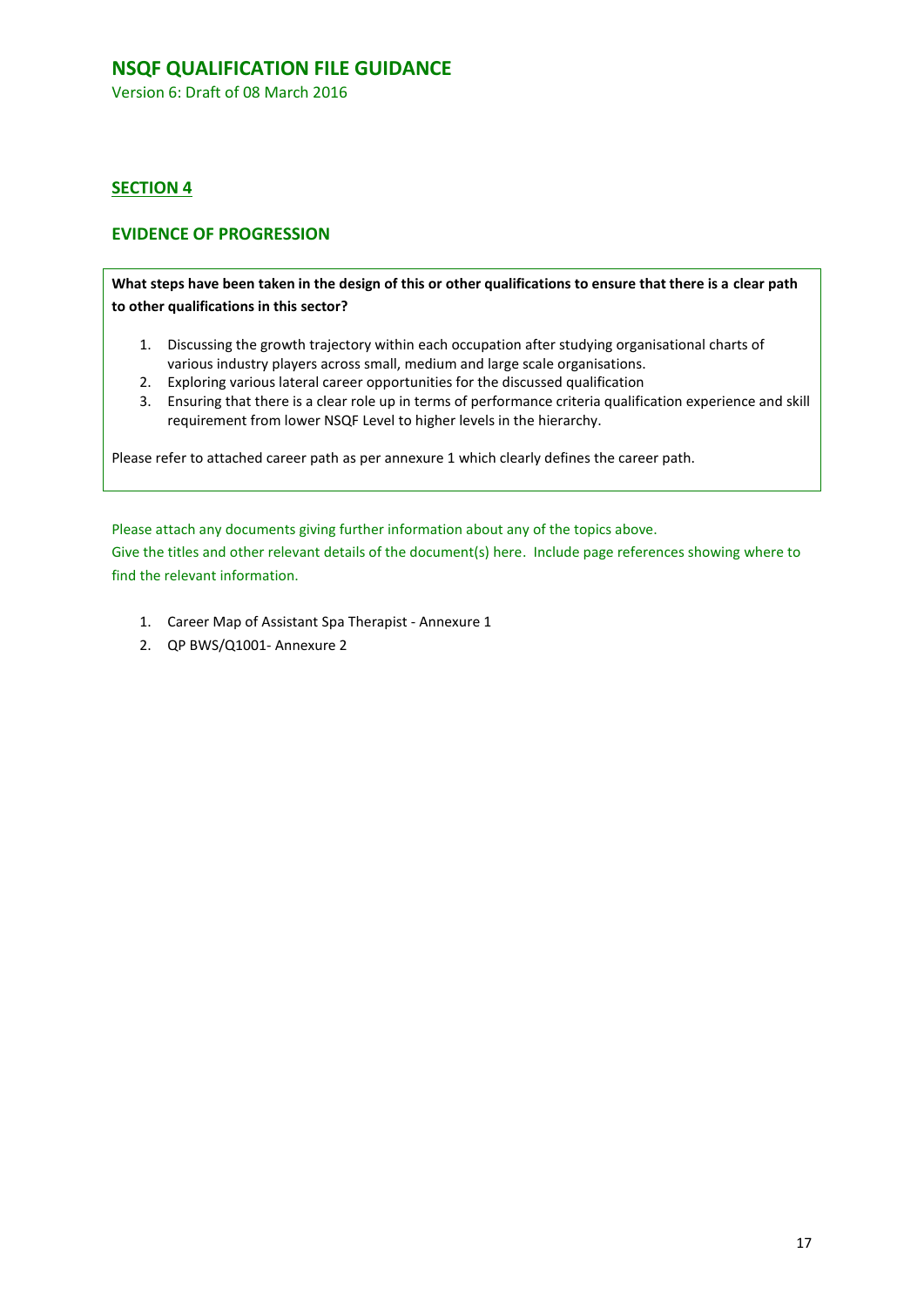Version 6: Draft of 08 March 2016

### Annexure 1: Career Map